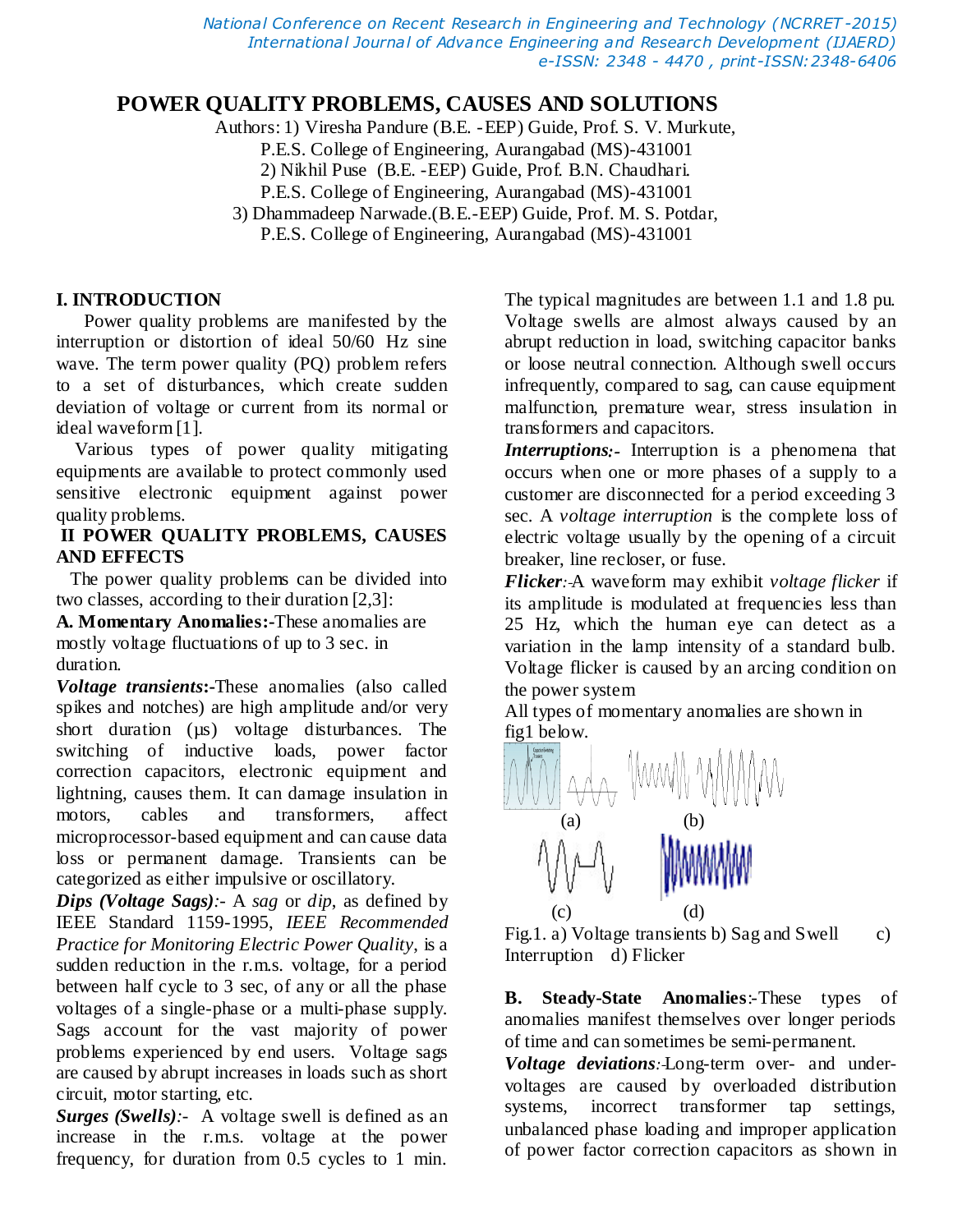fig2a. It can cause low efficiency, overheating and reduced lights.

*Phase unbalance:-*This is a 3-phase phenomena caused by unbalanced phase loading, defective transformers or ground faults. It causes premature failure of motors and transformers due to overheating.

*Harmonic distortion*:- Harmonic Distortion is the deviation of voltage or current from a true sine wave due to the addition of frequencies that are multiples of the fundamental (50/60 Hz) frequency component as shown in fig2b. It is measured as percentage Total Harmonic Distortion (THD). It is caused by non-linear loads, such as static power converters, solid-state switches, variable speed drives, welding equipment, furnaces, battery chargers or saturated transformers. Effects include serious damage to capacitors and transformers, decreased motor performance, and malfunctioning of control equipment.



Fig.2. Steady state anomalies a) Voltage deviations b) Harmonic distortion and notching

#### **III POWER QULAITY SOLUTIONS**

**3.1 Flicker Mitigation:-**For flicker mitigation, a number of different methods are available, which differ in performance, feasibility and cost [4]. However, the most used devices for flicker mitigation are by far the static var compensator (SVR) and D- Statcom.

 An SVC installed with an arc furnace not only reduces the flicker, but also stabilizes the ac voltage [5]. However, the ability of the SVC to mitigate flicker is limited by its low speed of response.

 A shunt connected VSC mounting IGBTs and operated with PWM is normally referred to as "Statcom" or "D-Statcom". In the study reported in [6,7], the VSC is found to be superior to other flicker mitigation methods.3.2 Harmonics-Mitigation:-In orders to remove harmonics, passive or active filters are used. The passive filter consists of series LC filters tuned for specific harmonics.

The drawbacks with passive filter are that they are dependent on the system impedance. This may cause the passive filter to act as a sink for harmonic currents from other sources in the network and can be get overloaded.

 The VSC based shunt active filter consists of a dc- link capacitor, power electronics switches and filter inductors between the VSC and the load. Together with active filtering, it is also possible to control the power factor by injecting or absorbing reactive power from the load.

**3.3 Mitigation of Voltage sag and Interruptions***:* **-** According to study conducted the vast majority of offending events were found to be short duration disturbances, primarily voltage sags and momentary loss of power. Different methods to reduce the voltage sags and interruption are described in [8] are basically classified as utility solutions and customer solutions.

Utilities can take two main steps to reduce the detrimental effects of sags and interruptions 1) Prevent faults 2) Improve fault-clearing methods.

*Customer solutions*:- The installation of power quality mitigation equipments is often the only option for customer to achieve the desired quality of supply.

 Traditional PQ mitigating devices include motor generator sets, which use the rotational energy stored in a flywheel to provide power to the load during the sag, and the modern equipments based on advanced power electronics are described.

**i) Electronic tap changing transformer (Voltage regulator)**:-Voltage regulators (shown in fig3a) maintain voltage output within a desired limit during wide fluctuations in the input. They might provide protection against spikes or noise and limited or no protection from rapid voltage changes. Voltage regulators respond best to slow changes in voltage.

**ii) Ferro-resonant transformer (CVT):-**Ferroresonant transformers protect sensitive electronic equipment by buffering electrical noise like isolation transformers. This solution is suitable for low-power, constant loads: variable loads can cause problems, due to the presence of this tuned circuit on the output.



Fig.3.a) Electronic tap changing transformer b) Ferro-resonant transformer (CVT)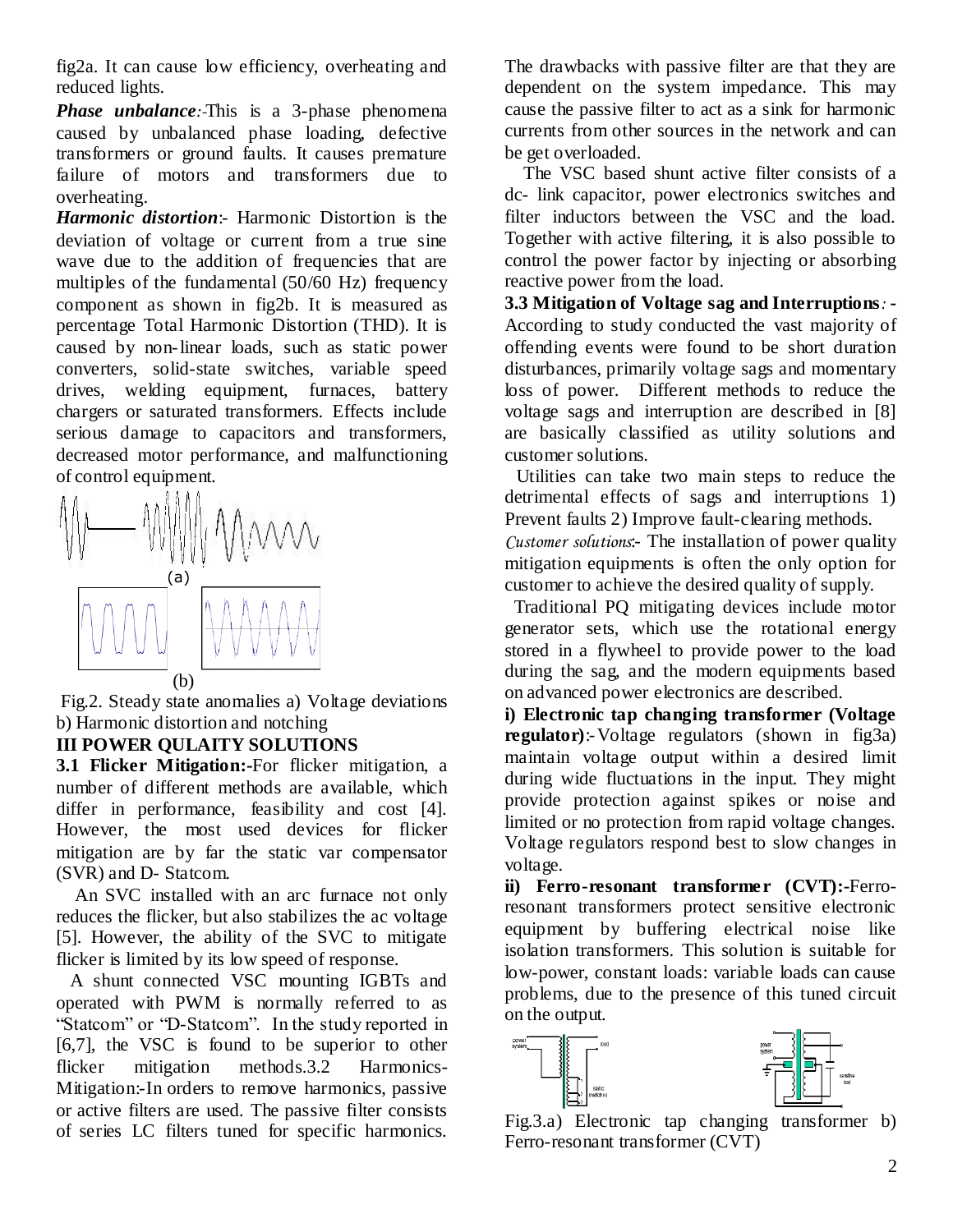#### **iii) Inverter based solutions**

*Uninterrupted power supply (UPS):-*It provides power to critical loads at all times. A DC bus backed by a battery provides conditioned power as shown in fig4a. Low cost and simple operation has made the UPS the standard solution for low-power equipment like computers.

*Back up power source: -* To avoid the losses due to the additional energy conversions in the UPS, a backup power source can be used instead as shown in fig4b. As soon as a disturbance is detected, the sensitive load is isolated from the power system by a static switch and supplied from the stored energy.

 *Series voltage controller:-*It consists of a VSC connected in series with the distribution feeder by means of an injection transformer as shown in fig4a. It can inject voltages of controllable amplitude, phase angle and frequency into the distribution feeder, thus restoring the voltage to critical loads during sags. Even without stored energy, the series controller can provide limited compensation for variations of terminal voltage by injecting a lagging voltage in quadrature with the load current.





Fig.4 a) UPS b) Backup power source

c) series voltage controller *Transformer less series sag compensator:-* Due to the difficulties involved with protecting series injection devices under fault conditions as well as the necessity for costly injection transformers the series topologies are not the natural choice for power quality compensators. The use of cascaded multilevel topology makes it possible to implement

cost effective series voltage sag compensation by eliminating the injection transformer and output filter components.Fig.5 shows the basic block diagram of series voltage sag compensator using cascaded multilevel inverter with distributed energy

sources (DES). It is very suitable for connecting either in series or in parallel on ac grid with renewable energy sources [9,10]. Compensation is initiated when sag is detected.



#### **V. CONCLUSIONS**

 The installation of mitigation devices at the system equipment interface appears as the most attractive short-term solution for customers. For longer duration sags caused by faults in the distribution system, improvement of system performance may be easier. A cascaded multilevel inverter is a cost effective way of series voltage sag compensation, because it eliminates the bulky series injection transformer and filter components. The cascaded multilevel topology is able to compensate the sags for different loads with relatively fast response. Sags at the larger depth than the specified can also be compensated for to a limited extent.

#### **VI. REFERENCES**

[1] Emmanouil Styvattakis, Automating power quality analysis, PhD. Thesis Chalmers university of technology, Sweden, 2002 pp. 1-2.

[2] Power quality problems and renewable energy solutions, EPRI report Sept 2002 pp1-4

[3] HECO technical notes on power quality problems and solutions. [www.heco.com](http://www.heco.com/)

[4] C. Poumarede, X. Lombard, P.G. Therond, S. Saadate, M.Zouiti, T. Larson, Present and future flicker mitigation techniques, CIGRE Regional Meting on Power Quality – Assessment of Impact, 10-11 Sept. 1997, New Delhi, India, pp.VI 13-24.[5] R. Grünbaum, T. Gustafsson, T. Johansson, U. Olsson, Energy and environmental savings in steel making by means of SVC Light, 2000 Electric Furnace Conference Proceedings.

[6] T. Larsson, A PWM- operated voltage source converter for flicker mitigation, European Power Electronics Conference EPE, Trondheim, Norwey, September 8- 10, 1996, pp. 3.1016- 3.1020.

[7] T. Larsson, "voltage source converter for mitigation of flicker caused by arc furnaces," Ph.D. thesis, ISSN 1100-1631, TRITAEHE 9801, Royal Institute of Technology, Tockholm, Sweden, May 1998.